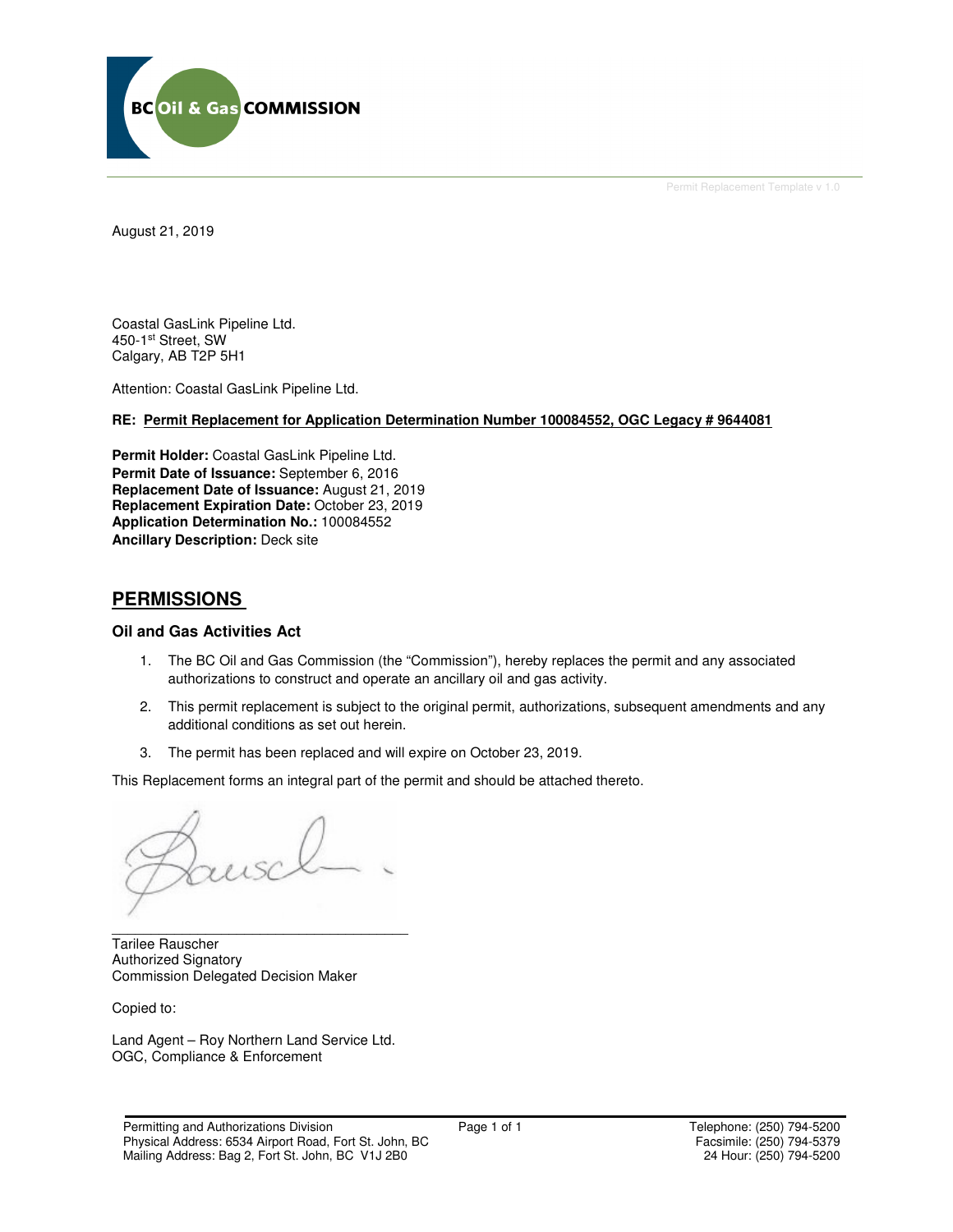

Non OGAA v 4.0

August 8, 2018

Coastal GasLink Pipeline Ltd. 450-1st Street, SW Calgary, AB T2P 5H1

Attention: Coastal GasLink Pipeline Ltd.

## **RE: Permit Replacement for Application Determination Number 100084552, OGC Legacy # 9644081**

**Permit Holder:** Coastal GasLink Pipeline Ltd. **Permit Date of Issuance:** September 6, 2016 **Replacement Date of Issuance:** August 8, 2018 **Replacement Expiration Date:** September 6, 2019 **Application Determination No.:** 100084552

# **GENERAL PERMISSIONS, AUTHORIZATIONS and CONDITIONS**

- 1. The BC Oil and Gas Commission (the "Commission"), hereby replaces the permit and any associated authorizations to construct and operate an ancillary oil and gas activity.
- 2. This permit replacement is subject to the conditions of the original permit, authorizations, subsequent amendments, corrections, and any additional conditions as set out herein.
- 3. The permit has been replaced for 1 year and will expire on September 6, 2019.

## **Petroleum and Natural Gas Act**

4. Pursuant to Section 138(1) of the Petroleum and Natural Gas Act, the permit holder is authorized to enter, occupy and use any unoccupied Crown land located within the operating area to carry out the associated oil and gas activity authorized under this permit.

## **CONDITIONS**

- 5. The rights granted by this authorization are subject to all subsisting grants to or rights of any person made or acquired under the *Coal Act, Forest Act, Land Act, Mineral Tenure Act, Petroleum and Natural Gas Act, Range Act, Water Sustainability Act* or *Wildlife Act*, or any extension or renewal of the same.
- 6. The Permit holder must not assign or sublicense this permit or permit any person to use or occupy the land, other than its employees, contractors, or representatives, without the Commission's written consent.
- 7. The Permit Holder must ensure that the area is maintained in a condition so as to minimize hazards, including but not limited to hazards associated with storage of materials and equipment.
- 8. The Permit Holder must ensure that the area is free of garbage, debris and unused equipment.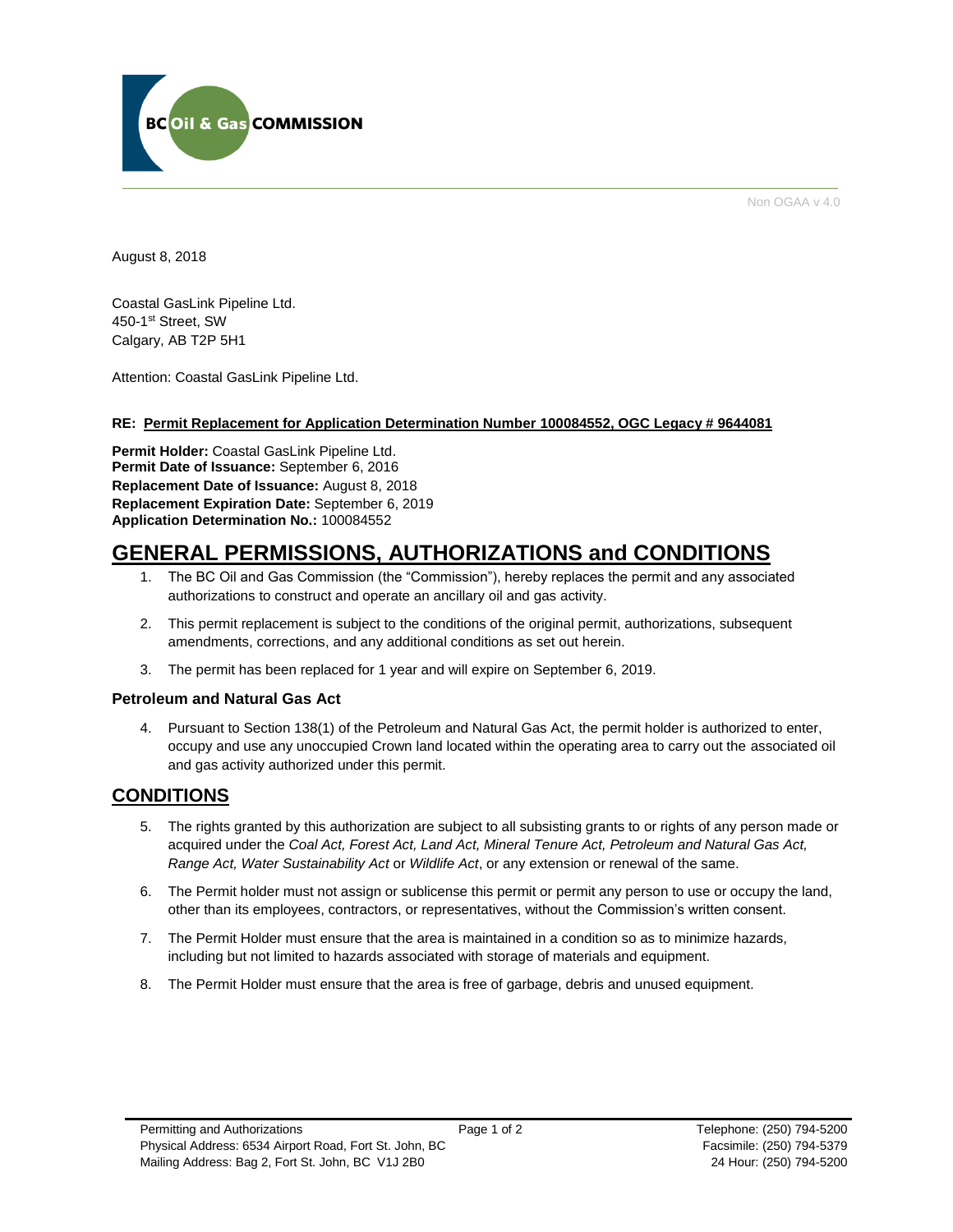Permit Holder: Coastal GasLink Pipeline Ltd. Application Submission Date: July 30, 2018

Application Determination number: 100084552 Date Issued: August 8, 2018

 $\overline{\phantom{a}}$   $\overline{\phantom{a}}$   $\overline{\phantom{a}}$   $\overline{\phantom{a}}$   $\overline{\phantom{a}}$   $\overline{\phantom{a}}$   $\overline{\phantom{a}}$   $\overline{\phantom{a}}$   $\overline{\phantom{a}}$   $\overline{\phantom{a}}$   $\overline{\phantom{a}}$   $\overline{\phantom{a}}$   $\overline{\phantom{a}}$   $\overline{\phantom{a}}$   $\overline{\phantom{a}}$   $\overline{\phantom{a}}$   $\overline{\phantom{a}}$   $\overline{\phantom{a}}$   $\overline{\$ 

Jacqueline Bourke Authorized Signatory Commission Delegated Decision Maker

pc: Land Agent – Roy Northern Land Service Ltd. OGC, Compliance and enforcement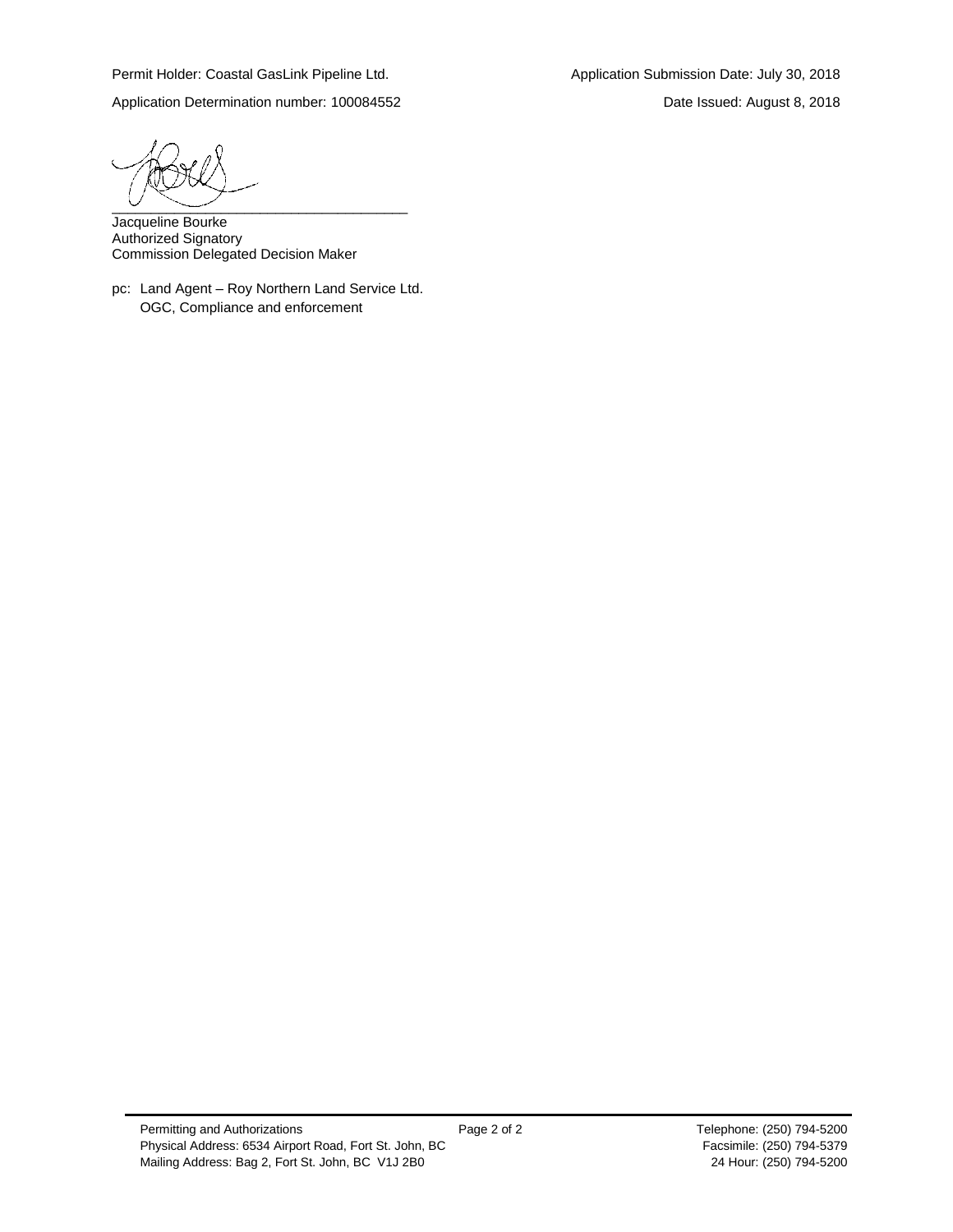

September 6, 2016

Coastal GasLink Pipeline Ltd. 450 - 1<sup>st</sup> Street SW Calgary, Alberta T2P 5H1

Attention: Katherine Sheriff

RE: Decking Site within SW % Sec 24 Tp 77 R 20 W6M

Date of Issuance: September 6, 2016 Commission No.: 9644081

#### PERMISSIONS

#### *Petroleum and Natural Gas Act*

- 1. Pursuant to section 138(1) of the *Petroleum and Natural Gas Act,* the permit holder is permitted to enter, occupy, and use any unoccupied Crown land located within the areas described in the attached construction plan, Document No: CGE4703-MSI-G-MP-432, revision 0, dated November 17, 2015 (the "construction plan"), by Midwest Surveys Land Surveying Ltd. as submitted to the Commission in the permit application dated February 17, 2016 to construct and operate a related activity for the purposes of carrying out oil and gas activities as defined in the *Oil and Gas Activities Act* (hereinafter referenced together as the "operating area"), subject to the conditions set out below.
	- (1) The permission to occupy and use Crown land expires two years from the date of issuance, unless the Commission has received notice of construction start, or this permit is otherwise extended, suspended, cancelled, surrendered or declared spent.
	- (2) The permission to occupy and use Crown land does not entitle the permit holder to exclusive possession of the operating area.
	- (3) The total disturbance within the operating area must not exceed 2.33 ha.

## AUTHORIZATIONS

#### *Forest Act*

- 2. Pursuant to section 47.4 of the *Forest Act,* the permit holder is authorized to remove Crown timber from the operating area under Cutting Permit No. 25 under Master Licence to Cut number M02340.
- 3. This Cutting Permit is deemed spent upon the submission of the post-construction plan or upon either the cancellation or the expiry of the activities authorized by this permit,

#### **CONDITIONS**

## Notification: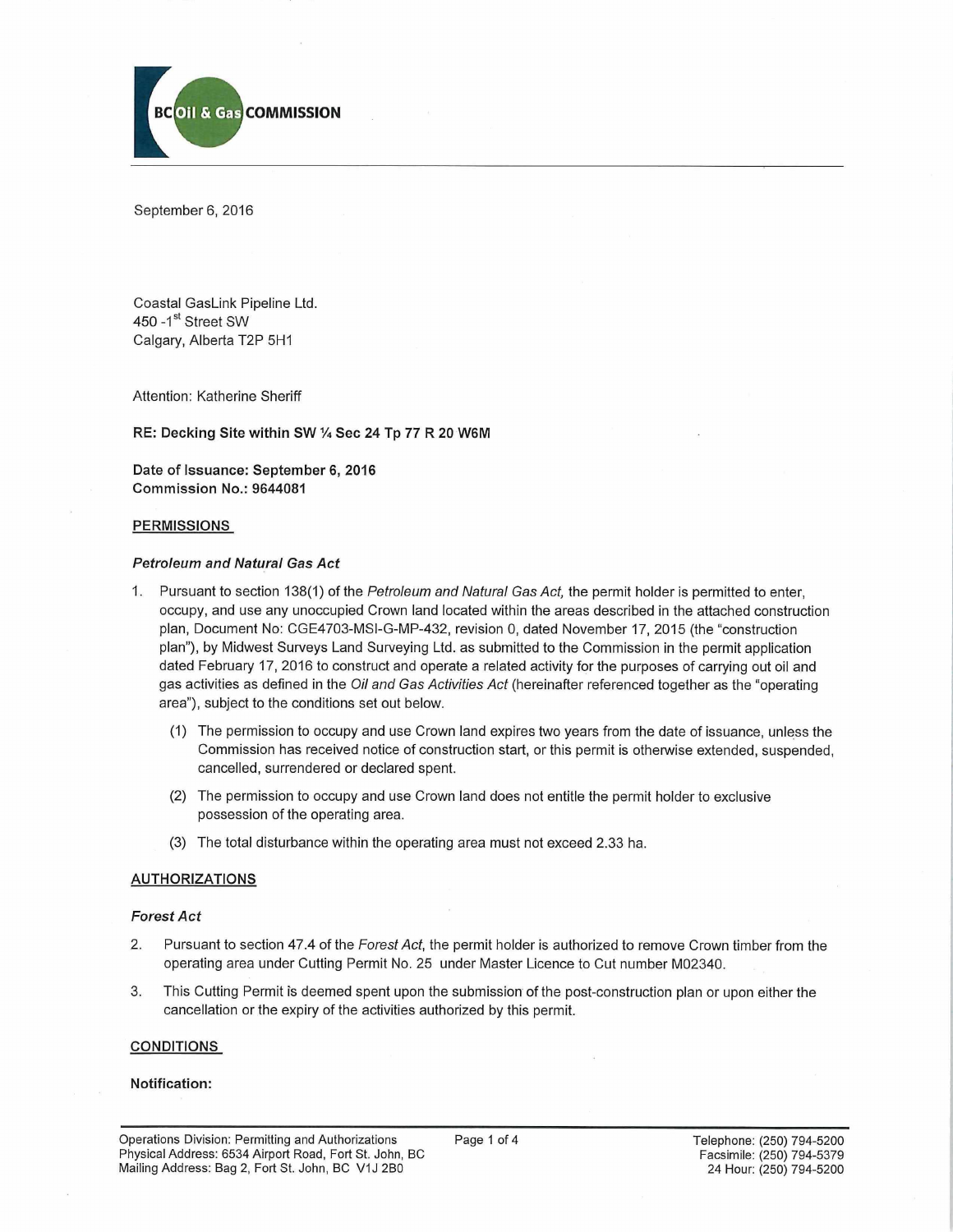- 4. A notice of construction start must be submitted to the Commission a minimum of 48 hours prior to the commencement of activities under this permit. Notification must be sent via [OGC.ExternalNotifications@bcogc.ca.](mailto:OGC.ExternalNotifications@bcogc.ca)
- 5. Within 60 days of the completion of construction activities under this permit, the permit holder must submit to the Commission a post-construction plan as a shapefile and PDF plan accurately identifying the location of the total area actually disturbed under this permit. The shapefile and plan must be submitted via eSubmission.
- 6. The permit holder must notify the Saulteau First Nations Lands Department office five (5) working days prior to commencement. Notification will be sent to Fernie Garbitt at [fqarbitt@saulteau.com](mailto:fqarbitt@saulteau.com).

## **General:**

- 7. The rights granted by this permit in relation to unoccupied Crown land are subject to all subsisting grants to or rights of any person made or acquired under the *Coal Act, Forest Act, Land Act, Mineral Tenure Act, Petroleum and Natural Gas Act, Range Act, Water Sustainability Act* or *Wildlife Act,* or any extension or renewal of the same.
- 8. The permit holder must not assign, sublicense or transfer this permit or permit any person to use or occupy Crown land, other than its employees, contractors, or representatives, without the Commission's written consent.
- 9. The permit holder must ensure that any Crown land within the operating area is maintained in a condition so as to minimize hazards, including but not limited to hazards associated with storage of materials and equipment.
- 10. The permit holder must ensure that any Crown land within the operating area is free of garbage, debris and unused equipment.

## **Environmental:**

- 11 Pollowing completion of the construction activities authorized under this authorization the permit holder must, as soon as practicable,
	- (1) decompact any soils compacted by the activity;
	- (2) if natural surface drainage pattern was altered by the carrying out of the activity, the permit holder must restore, to the extent practicable, to the drainage pattern and its condition before the alteration; and
	- (3) ensure re-vegetation of any exposed soil on the operating area including, where necessary, using seed or vegetative propagules of an ecologically suitable species that
		- (a) promote the restoration of the wildlife habitat that existed on the operating area before the oil and gas activity was begun, and
		- (b) stabilize the soil if it is highly susceptible to erosion.
- 12. Following completion of the activities permitted under this permit, any surface soils removed from the operating area must be redistributed so that the soil structure is restored, to the extent practicable, to its condition before the activity was begun.

## **Clearing:**

- 13. All harvested Crown timber must be marked with Timber Mark Number MTB 787.
- 14. Cutting Permit No. 25 does not grant the permit holder the exclusive right to harvest Crown timber from the operating area. Authority to harvest some or all of the timber may be granted to other persons. The permit holder's right to harvest timber applies to any timber found on the operating area at the time they undertake harvesting activities.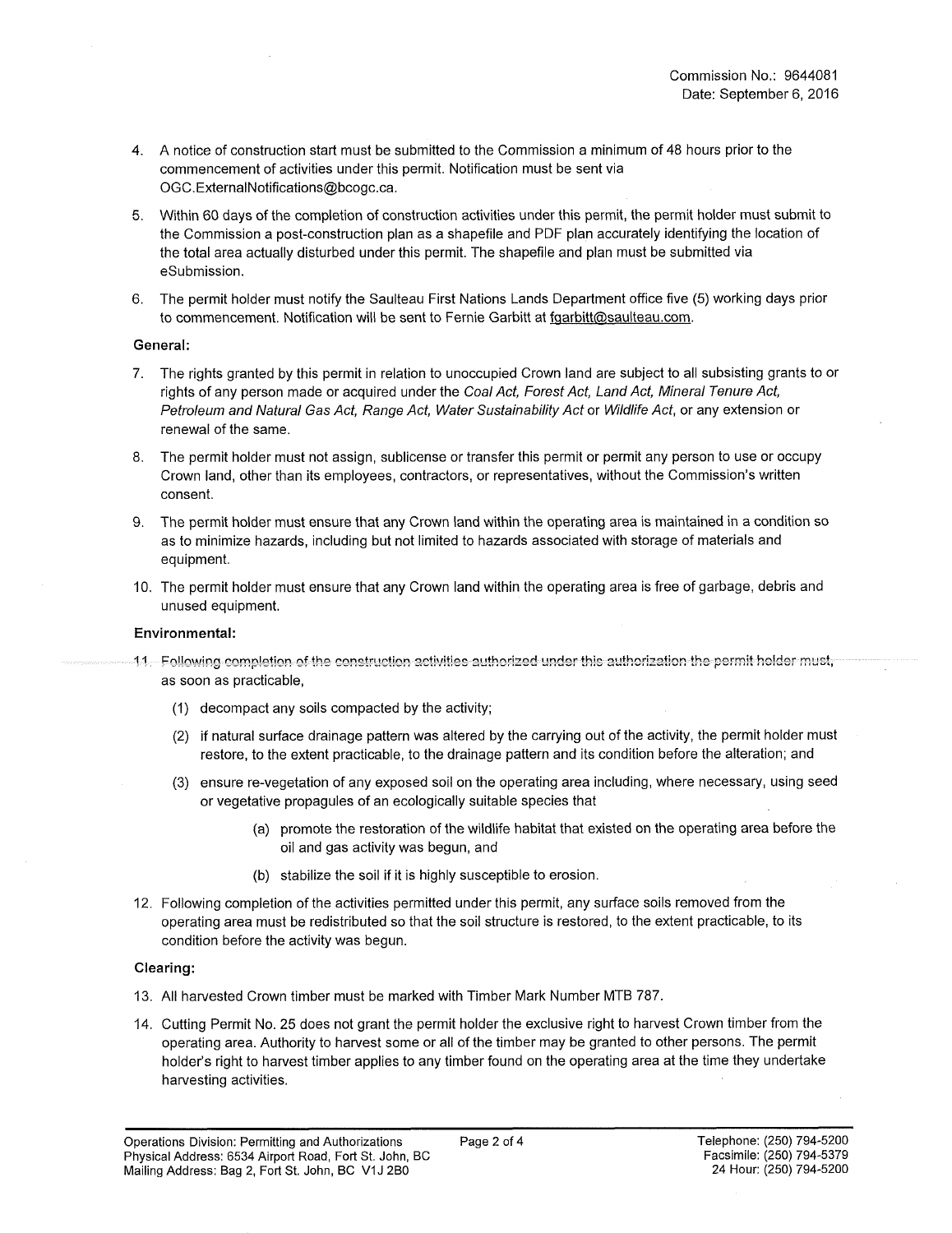- 15. Stumpage for Cutting Permit No. 25 will be calculated in accordance with the Interior Appraisal Manual as amended from time to time.
- 16. The Interior merchantability specifications and monetary waste billing requirements in the Provincial Logging Residue and Waste Measurement Procedures Manual that are in effect upon issuance of this authorization apply to any waste assessments required under Master License to Cut M02340.
- 17. The holder of Cutting Permit No. 25 must pay to the government, stumpage and any waste billing determined in accordance with the terms of this authorization.
- 18. The permit holder is authorized to fell any trees located on Crown land within 1.5 tree lengths of the operating area that are considered to be a safety hazard according to *Workers Compensation Act* regulations and must be felled in order to eliminate the hazard. Trees or portions of these trees that can be accessed from the operating area without causing damage to standing timber may be harvested.

## **Archaeology:**

- 19. An AIA report must be submitted to the Commission as soon as practicable.
- 20. If artifacts, features, materials or things protected under section 13(2) of the Heritage Conservation Act are identified the permit holder must, unless the permit holder holds a permit under section 12 of the Heritage Conservation Act issued by the Commission in respect of that artifact, feature, material or thing:
	- a. immediately cease all work in the vicinity of the artifacts, features, materials or things;
	- b. immediately notify the Commission
	- c. refrain from resuming work in the vicinity of the artifacts, features, materials or things except in accordance with an appropriate mitigation plan that has been prepared in accordance with the Heritage Conservation Act and approved by the Archaeology Branch of the Ministry of Forests, Lands and Natural Resource Operations.

## **Agricultural Land Commission:**

- 21. The Permit holder must, in relation to oil and gas activities and related activities that are authorized herein and are located within the Agricultural Land Reserve:
	- a) implement any recommendations for soil handling and management of surface water contained in the Schedule A Report dated January 25, 2016; and
	- b) conduct reclamation of any area of land disturbed by non-farm use in accordance with any recommendations contained in the Schedule A Report and the requirements set out in Schedule B of the Agreement between the Provincial Agricultural Land Commission and the Oil and Gas Commission dated June 13, 2013, or in accordance with such alternate requirements identified by a Qualified Specialist and agreed to by the Commission
		- i. within 24 months of the date that the use of the area of land disturbed by the non-farm use is no longer required for the oil and gas activity or ancillary activity; and
		- ii. immediately following completion of (b), above, submit a Schedule B Report to the Oil and Gas Commission / and to the land owner(s).

## **ADVISORY GUIDANCE**

1. Appropriate tenure will be issued upon acceptance of the post-construction plan. Submission of the original application and submission of the post-construction plan is considered an application for all subsequent applicable *Land Act* tenures. Upon the Commission's acceptance of the post-construction plan no further applications for replacement tenure are required.